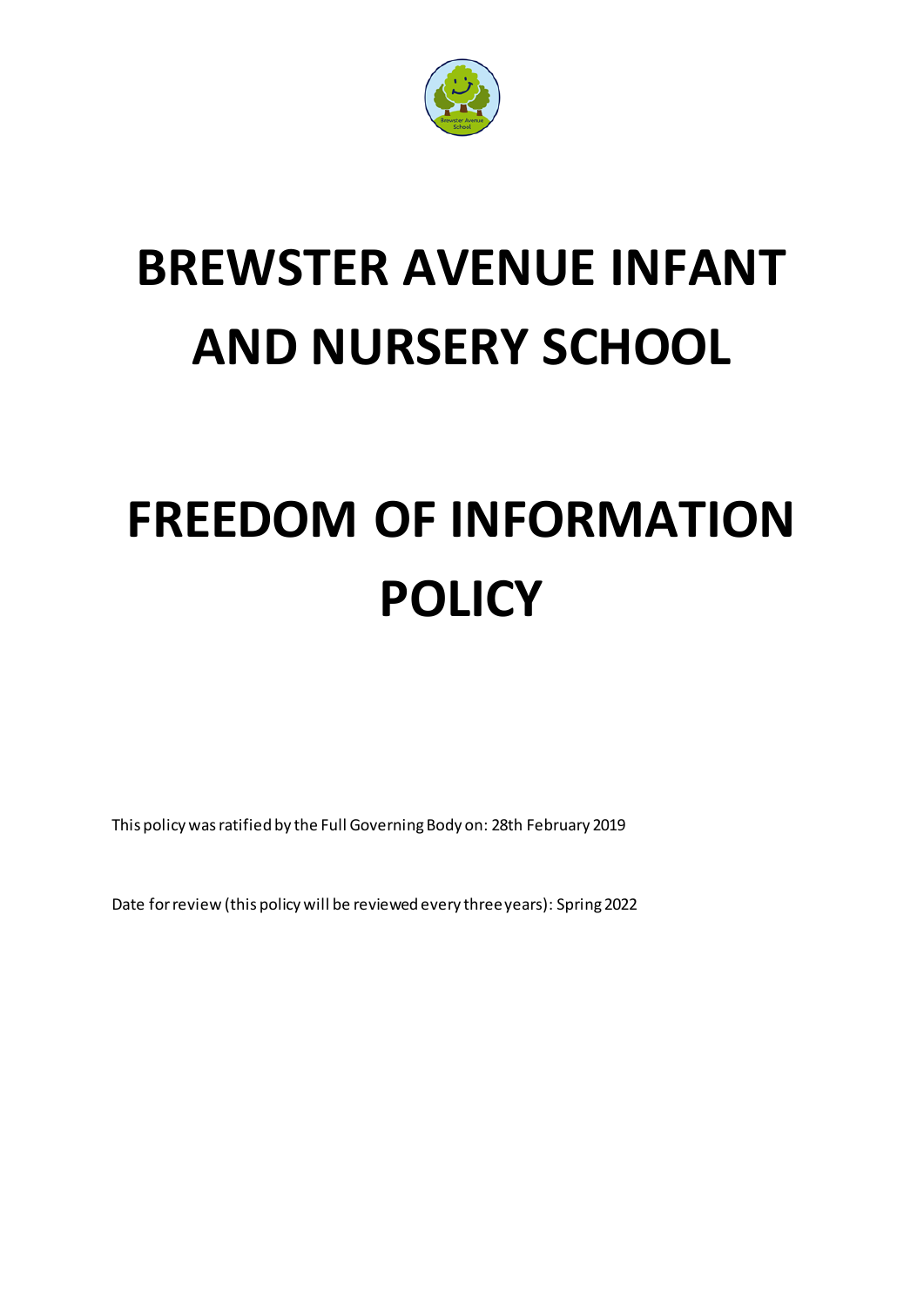# **Background**

Brewster Avenue Infant and Nursery School is committed to complying with and implementing the provisions of the Freedom of Information Act (2000) and related legislation. This provides a general entitlement to any person to be able to access information held by school, subject to exemptions and conditions laid down by law.

# **Scope**

This policy applies to all information held by Brewster Avenue Infant School regardless of how it was created or received. It applies irrespective of the media on which the information is stored and whether the information is recorded on paper or held electronically. The Act's powers are fully retrospective and thus information is accessible no matter how old it may be. Similarly, information in draft form will also be accessible under the Act.

It should be noted that access to personal information (that is information from which a living individual can be identified) is governed under the Data Protection Act 2018. Requests for access to such information will be governed in line with the requirements of this legislation.

#### **Dealing with Requests**

Brewster Avenue Infant School will offer advice and assistance to anybody wishing to make a request for information. We are committed to dealing with requests within statutory guidelines, which means that a response will be made no more than 20 school days from the date of request and more speedily if possible. This will be extended in specific circumstances on legal advice in connection with the public interest test. However, school is committed to providing a prompt service and every attempt will be made to provide the information earlier than the expiry of the 20 school day period. Repeated or vexatious requests for information will be refused. School will claim exemptions as appropriate whilst maintaining a commitment to openness, scrutiny and the public interest.

Any request in writing will be considered a Freedom of Information request including those received by email. There is no need for requests to indicate that they are made under the Act and all requests will be dealt with under this policy. School reserves the right to refuse requests where the cost of locating, retrieving and editing (where necessary) the information would exceed the statutory maximum (currently £450).

Brewster Avenue Infant School recognises that requests for environmental information may be made over the telephone and that different exemptions apply.